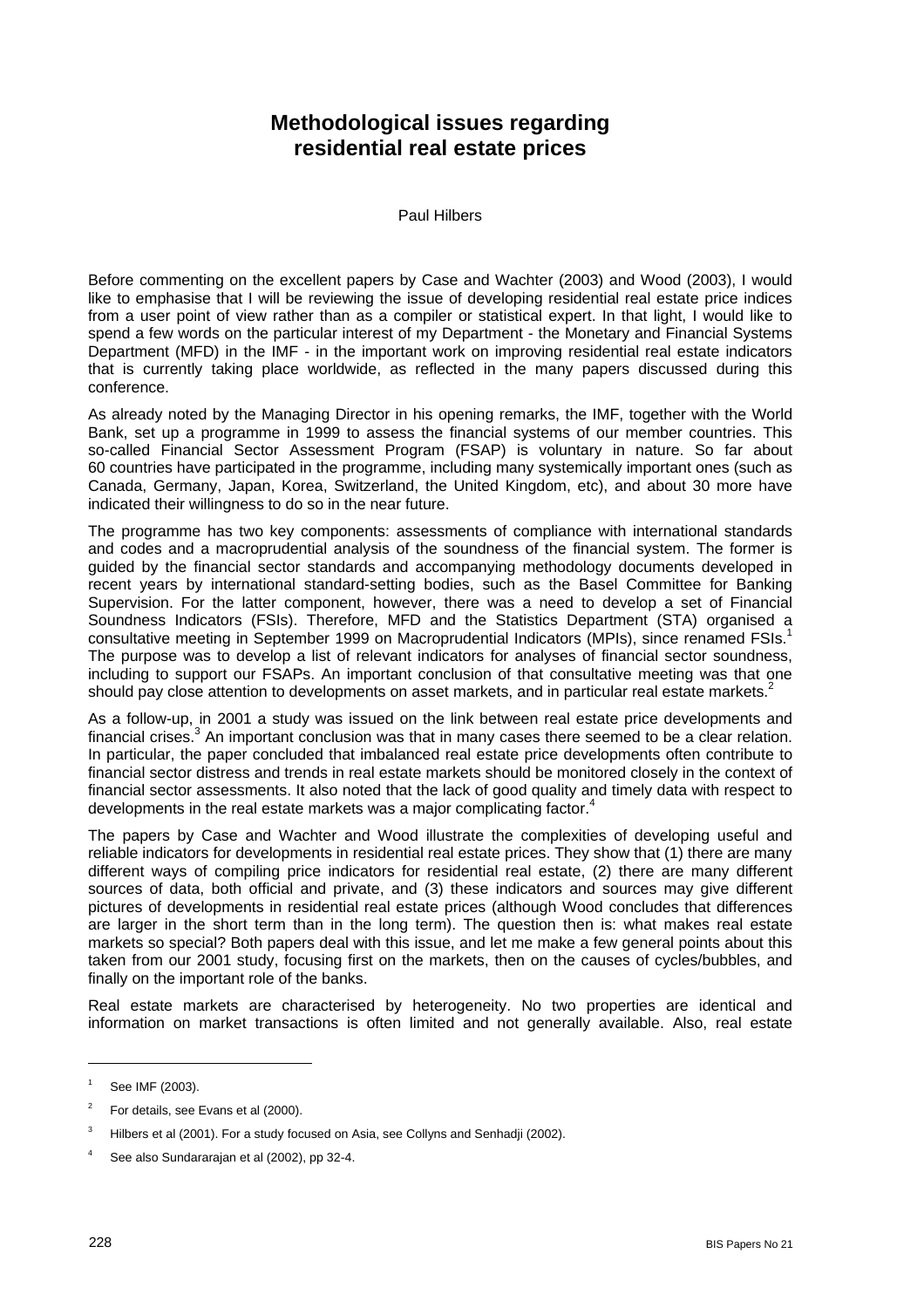markets are typically characterised by infrequent trades, a negotiated pricing process, large transaction costs and rigid supply. In contrast to stock markets and other financial markets there is, therefore, no clear market price. Differences in financing structure, regulatory framework, tax treatment, and the use of real estate as collateral further complicate international comparisons.

The price of a property should in principle equal the discounted present value of the expected stream of future income (rents - this is also what Case and Wachter say on page 3). In a well-functioning market, this price should equilibrate demand and supply. The fundamental equilibrium price can be thought of as the price at which the stock of existing real estate equals the replacement cost. However, the real estate market is characterised by several market imperfections that distort the adjustment toward equilibrium. First, the market suffers from imperfect information about future demand. Second, supply is rigid in the sense that new construction may take several years to be completed, and in many markets the supply of land is a binding constraint. Also, in markets where collateralised lending is widespread, real estate prices affect the availability of resources to finance real estate, which may again affect the price of real estate. Some of these market imperfections can lead to cycles that differ from the economic cycle or to bubbles.

Certain mechanisms can trigger or amplify the appearance of these cycles and bubbles in real estate markets. Some of them are related to non-financial characteristics of real estate markets, but in many cases banks and their lending policies play a large role. Key mechanisms include:

- *The combination of fixed supply and the optimistic investor*. In markets where supply (land and in the short run also buildings) is fixed, a few investors willing to pay a price above the fundamental price can determine the market price, if their demand is sufficient to clear the market. In efficient financial markets, such a process of price increases would be moderated by investors selling short and supply would increase until the price has returned to its fundamental level, but in markets with fixed supply this mechanism does not function well, at least not in the short run. These optimistic investors are likely to stay in the market as long as prices are rising and financial resources are available.
- *Construction lags and imperfect information*. When the price of existing real estate rises above the replacement cost, developers will initiate new construction and increase the supply.<sup>5</sup> However, as new construction may take several years to be completed, the adjustment to equilibrium will be slow. Prices will continue to rise until the new construction is ready for occupancy. By that time, demand for real estate may have fallen or several competing construction projects may have resulted in over-supply, without a fundamental equilibrium being reached.
- *Collateral*. Increasing real estate prices raise the market value of collateral on outstanding real estate loans. This lowers the risks for lenders and may increase their willingness to lend more to finance real estate projects. Hence, the use of real estate as collateral tends to exacerbate real estate cycles.
- *Financial liberalisation*. Following liberalisation and deregulation, new financial markets and institutions tend to emerge. Prime borrowers find that their funding needs can be met at lower costs on domestic and international capital markets. Faced with shrinking margins, banks will search for better yields and may move to new categories of borrowers while underestimating the risk of these loans, eg, in Eastern Europe.
- *Bank holdings of real estate*. As noted also in Case and Wachter, rising real estate prices may finally encourage increased lending to the real estate sector as a bank's own holdings of real estate rise in value.

Evidence from several financial sector crises points to a high exposure of banks to the real estate sector. As also indicated by Case and Wachter, this exposure can take different forms:

- holdings of real estate assets in the banks' portfolios;
- lending to customers for real estate purchases (often collateralised);

 $\overline{a}$ 

<sup>5</sup> Herring and Wachter (1999).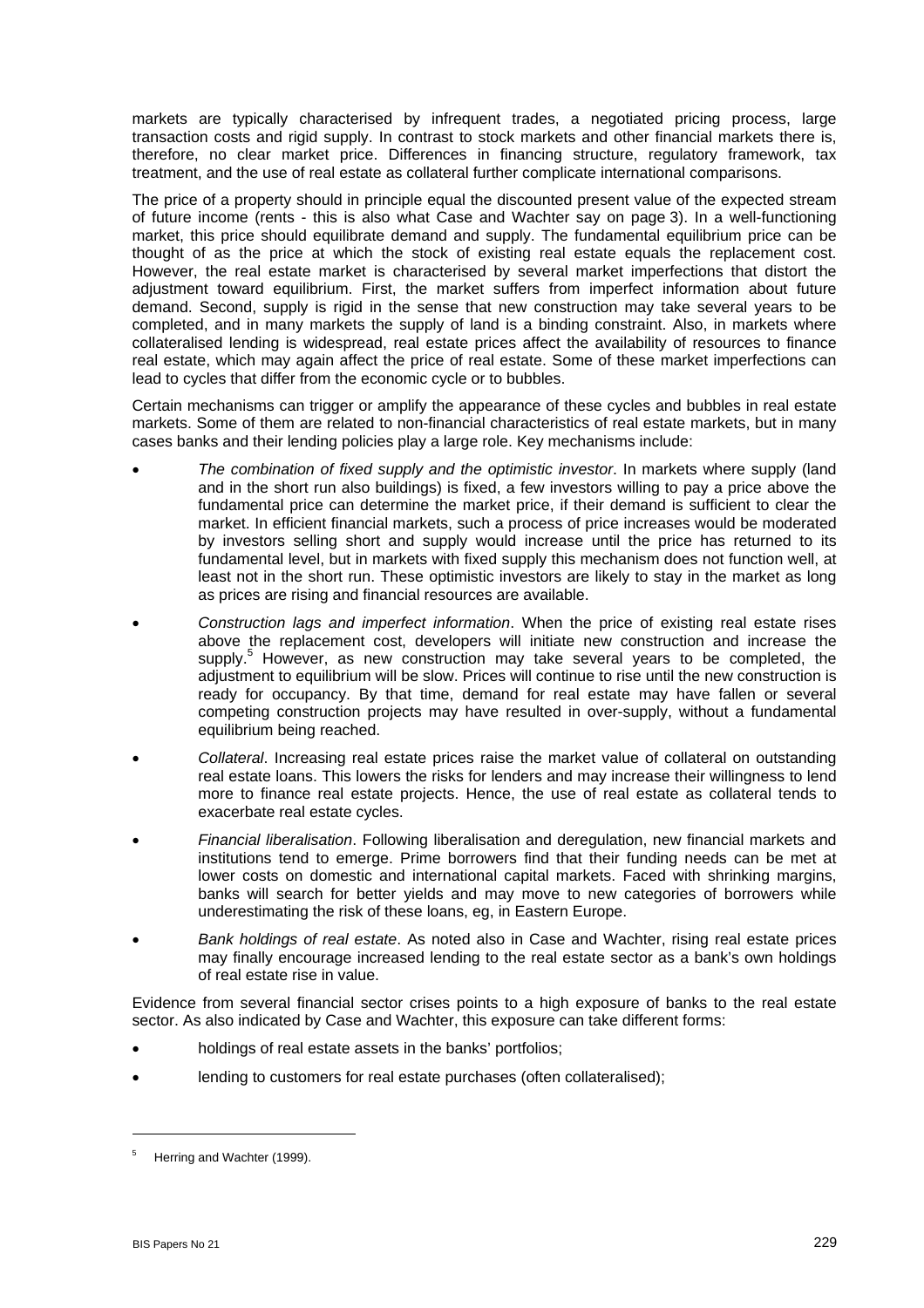- financing of real estate developers and construction companies;
- lending to non-bank intermediaries, such as finance companies, that engage in real estate lending; and
- relying on real estate to collateralise other kinds of lending.

The higher the exposure of banks to real estate, the more amplified the cycles in real estate markets can become. Still, banks tend to underestimate the risks associated with high exposure to this sector. As also indicated by Case and Wachter, there are two important explanations.

- *Disaster myopia or low frequency shocks*. Real estate cycles are often long and an entire generation may have passed since the last serious decline in prices occurred. If real estate prices have risen steadily for many years, the repayment record of real estate loans will likely be good. Hence, during a real estate boom, lenders can be lulled into a false sense of security, as real estate prices are rising and loan-to-value ratios on outstanding loans decline, leading to a higher portfolio quality. Profitability in terms of expected returns is high, but the risks are underestimated.
- *Inadequate data and weak analysis*. Banks may underestimate the risk of heavy exposure to the real estate sector because of inadequate information and weak analysis.

This brings us to the key subject of the papers in this session, namely how can we compile better indicators for residential real estate prices. This is not only important for the buyer/seller of residential real estate but also for financial institutions involved in financing, which provide an important link to financial stability. Both the paper by Case and Wachter and the one by Wood discuss in detail the methodology for developing residential real estate indicators, describing the pros and cons of the key types of indicators, and comparing the actual behaviour of these indicators over the past period (see Box 1). An important conclusion seems to be that the better the indicator from a theoretical point of view - and hedonic indicators are clear favourites - the more difficult it is to compile. Both papers seem to agree here, but at the same time it is interesting to note that there is a discrepancy in the empirical results. Whereas Case and Wachter note important differences in the outcomes over a longer period in the United States, Wood concludes that in the long run the results for the different indicators in the United Kingdom seem to converge. It would be interesting to know the reason behind this difference.

| <b>Price indices for residential</b><br>real estate: a comparison |                                                           |                          |                                                |  |                                                                                 |
|-------------------------------------------------------------------|-----------------------------------------------------------|--------------------------|------------------------------------------------|--|---------------------------------------------------------------------------------|
|                                                                   |                                                           |                          | Advantage                                      |  | <b>Drawback</b>                                                                 |
| (a)                                                               | Average or median prices                                  |                          | Easy to collect                                |  | No correction for quality<br>changes                                            |
| (b)                                                               | Representative property<br>method                         |                          | Avoid (most) quality change<br>problems        |  | Focuses only on one sort of<br>properties and ignores<br>developments elsewhere |
| (c)                                                               | Hedonic price models                                      |                          | Control for quality changes                    |  | Data requirements                                                               |
|                                                                   |                                                           | -                        | Not just one representative<br>property (as b) |  | Potential bias from incorrect<br>model specification                            |
| (d)                                                               | Repeat-sales method - derived<br>from hedonic price model | $\overline{\phantom{0}}$ | Less data requirements                         |  | Requires at least two sales                                                     |
|                                                                   |                                                           | -                        | Less dependent on model                        |  | Quality of same property may<br>change between sales                            |

To start where I began, from a user point of view I would prefer to have available a range of indicators rather than just one. This will provide the user with the broadest set of information, provided the caveats that come with the different indicators are clearly identified. From that perspective, the papers discussed here are very useful, and more work in further developing a methodology and comparing the empirical results, not just for the United States and the United Kingdom but also for other countries, would be welcome.